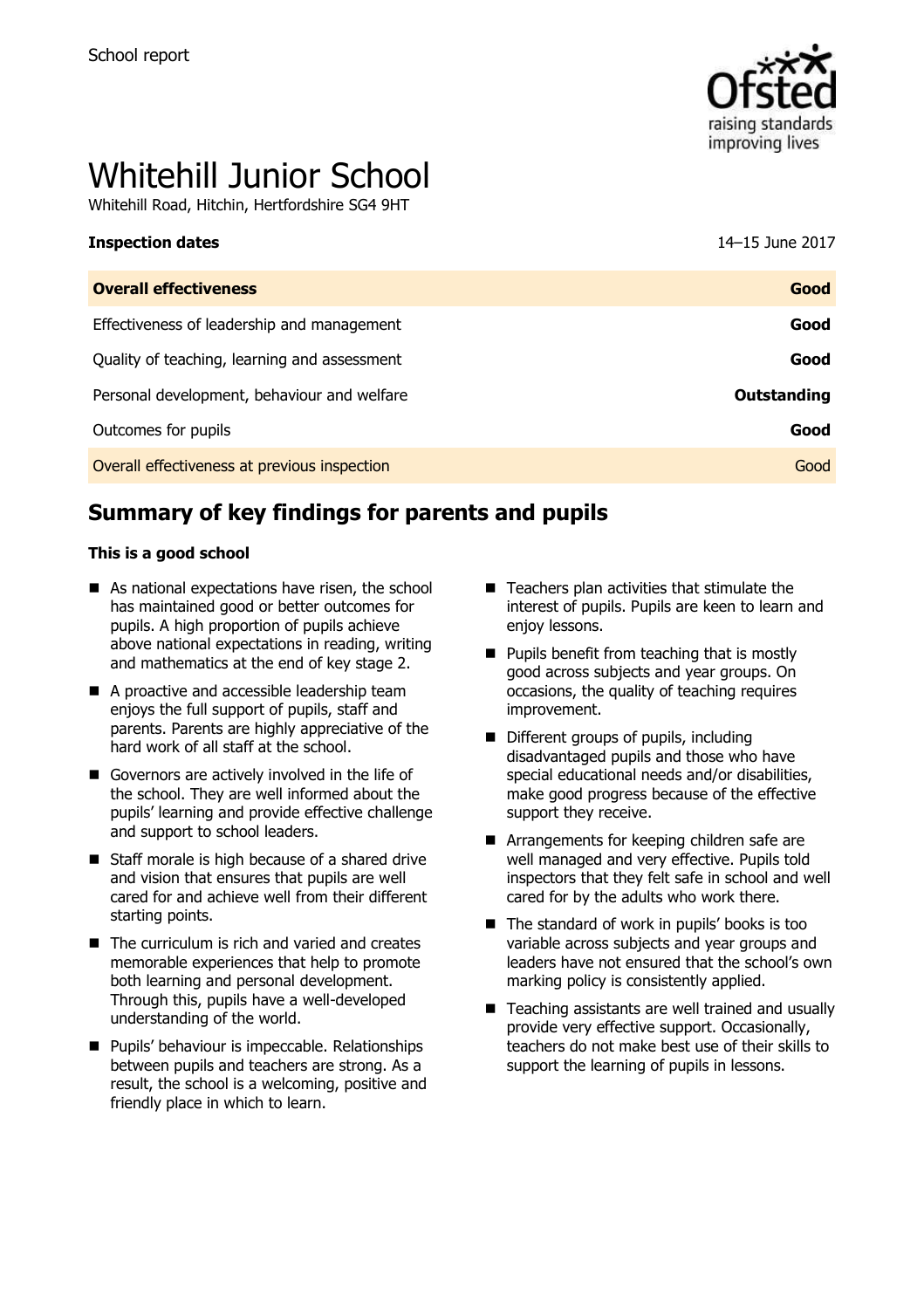

# **Full report**

### **What does the school need to do to improve further?**

- $\blacksquare$  Strengthen the quality of teaching, learning and assessment further by:
	- clarifying school policy on how teachers provide written feedback to pupils and ensuring that it is consistently applied
	- raising teachers' expectations of the quality of work in pupils' books in all subjects across the curriculum
	- improving teachers' deployment of teaching assistants so that their time is used effectively in lessons to support learning.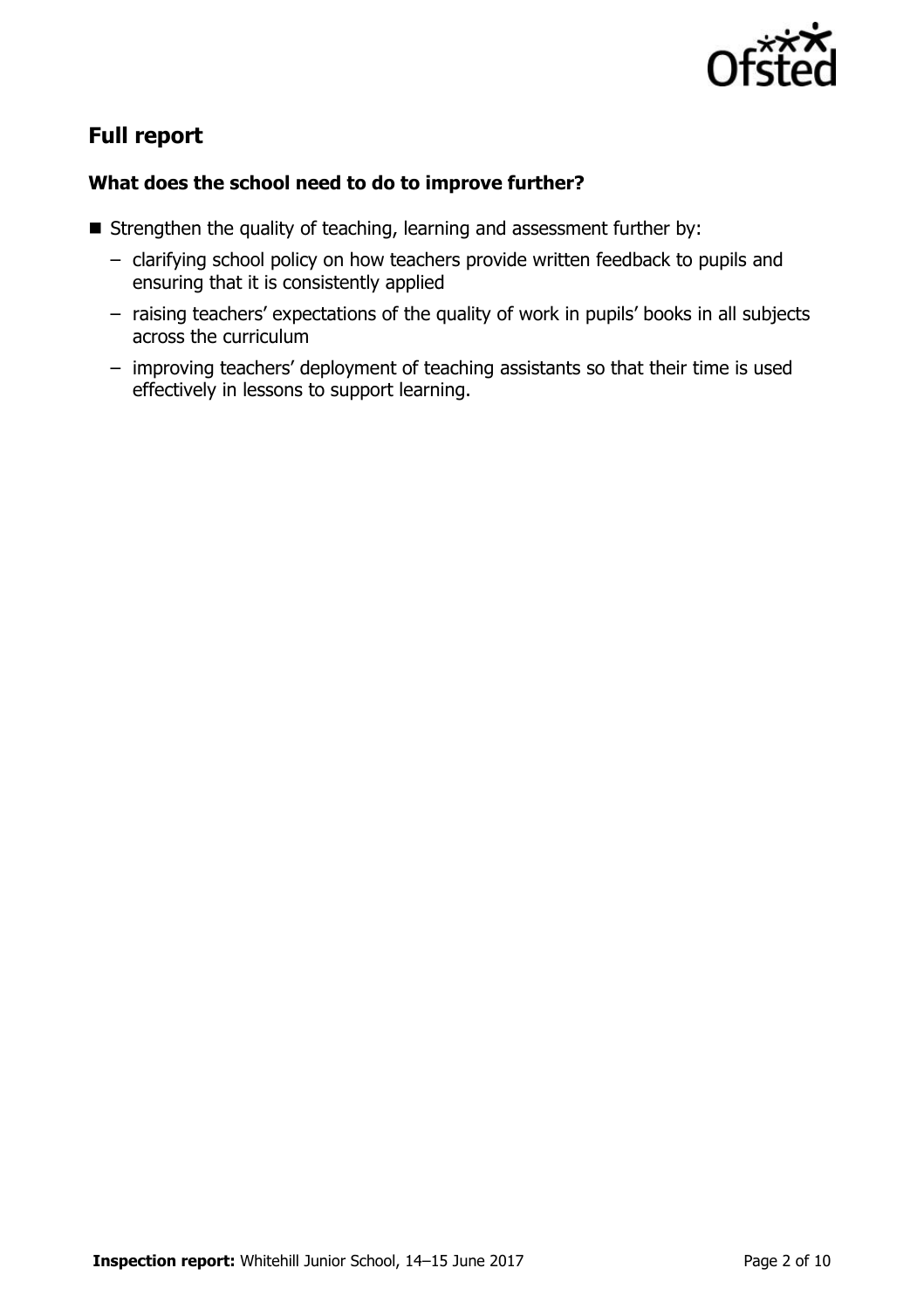

# **Inspection judgements**

#### **Effectiveness of leadership and management Good**

- The headteacher's inspiring leadership has been instrumental in creating a vibrant and inclusive school which enables both staff and pupils to thrive. His firm belief in a philosophy of 'Profound Individual Growth' is reflected throughout the work of the school. Pupils enjoy coming to school, staff morale is high and 100% of parents who responded to the online survey Parent View supported the leadership of the school and would recommend the school to other parents.
- Leaders and governors have invested significantly in a highly effective programme to support more vulnerable pupils who struggle to succeed at school. Under the knowledgeable leadership of the inclusion manager, pupils become part of a year-long programme to build the skills that will allow them to succeed in mainstream school. Pupils who had benefited from this support told inspectors about the positive difference it had made to their lives at school. A proportion of the pupil premium funding is used to support this initiative.
- Leaders also use the pupil premium funding to provide swift intervention when need is identified by teachers. The availability of qualified teachers who do not have the daily responsibility for a class means that highly effective support keeps disadvantaged pupils on track to make at least good progress in reading, writing and mathematics.
- Strong leadership of the provision for pupils who have special educational needs and/or disabilities ensures that this funding is well spent. Regular reviews of pupils' progress mean that support can be adapted quickly to suit changing needs. Consequently, pupils who have special educational needs and/or disabilities achieve well.
- Sport has a high profile in the life of the school. The primary physical education and sport premium is spent effectively to enhance the experience of all pupils. A sports apprentice and specialist coaches bring expertise to the teaching of physical education and enable the school to offer opportunities for pupils to try a variety of sports, such as lacrosse and golf. School sports teams are highly successful and competition for places in them is fierce.
- The wide and varied curriculum available to pupils is a strength of the school. This variety is celebrated through national awards such as the Primary Science Quality Mark, but the impact of this wider curriculum is also seen in classrooms and when talking to pupils about their learning. The school encourages pupils to share their own knowledge as well; for example, Year 3 pupils were taught about Ramadam recently by two Muslim pupils in Year 5. During the Brexit campaign and the recent presidential campaign in the USA, pupils held their own debates and had their say by voting in a mock election. Activities like these mean that pupils' understanding of the world they live in develops and matures as they move through the school.
- Other opportunities extend the curriculum beyond the school day and include music and drama activities and a flying club, as well as the chance to learn some Latin. Pupils also get the opportunity to experience a wide variety of day and residential trips, and Year 6 pupils were enjoying their visit to France during the inspection. Leaders ensure that all pupils get the chance to join in with these activities and so the vast majority of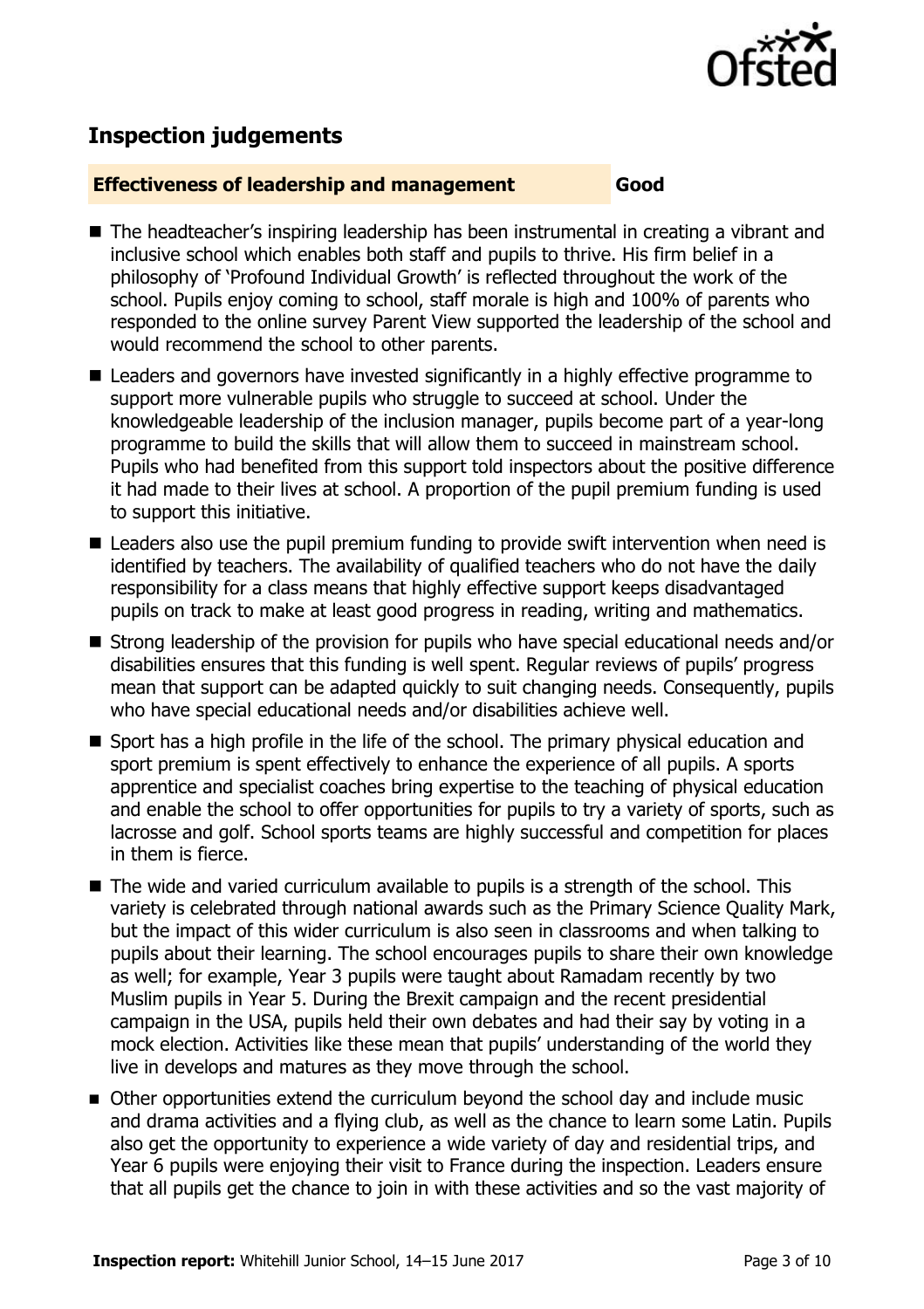

pupils benefit from the richness of the extra-curricular programme.

- The local authority has provided effective support and challenge for the school, which has contributed significantly to the identification of some key areas for improvement in the school development plan. The headteacher uses the expertise of the local authority advisers wisely, for example, in supporting teachers as they embed the new national assessment system at key stage 2.
- School leaders regularly observe in lessons to monitor the quality of teaching. However, they have not, until recently, routinely checked the quality of work and feedback in pupils' books. The need to develop a more consistent approach to presentation and handwriting as well as improving the quality of written feedback by teachers was identified very late in the academic year. This has meant that the marking and feedback policy has not always been followed effectively and so the standard of work in pupils' books is inconsistent.

#### **Governance of the school**

- Governors provide good support and effective challenge to leaders. Membership of the governing body has been strengthened since the previous inspection. Governors bring a wealth of experience, such as finance and education, to their roles. This has helped them to ensure that the school is able to finance initiatives that have a positive impact on the progress of pupils, such as qualified teachers in support roles.
- Overall, governors have an accurate picture of the strengths of the school and the areas where improvement is needed. They have a clear understanding of national data and regularly check on the performance of different groups of pupils, including those who are disadvantaged. They are also proactive in checking that extra funding, such as the pupil premium and the sports premium, is having a positive impact on the experience of pupils.

### **Safeguarding**

- The arrangements for safeguarding are effective. Leaders and governors with responsibility for safeguarding ensure that it is regarded as a high priority within the school. Leaders have created a safeguarding culture where pupils' well-being is a major priority and pupils are taught to look out for each other and care about what happens to others.
- All staff are well trained to react promptly to any concerns they might have. Adults know every pupil well and act quickly to ensure their safety and well-being at all times. Senior leaders are very proactive in their efforts not only to engage positively with the families of vulnerable pupils themselves, but also to make sure that support is in place from external agencies when it is needed.

#### **Quality of teaching, learning and assessment Good**

■ The relationships between pupils and staff are very positive and in all classrooms teachers' high expectations of behaviour are willingly met by pupils. Teachers and pupils treat each other with mutual respect and this creates a climate in which learning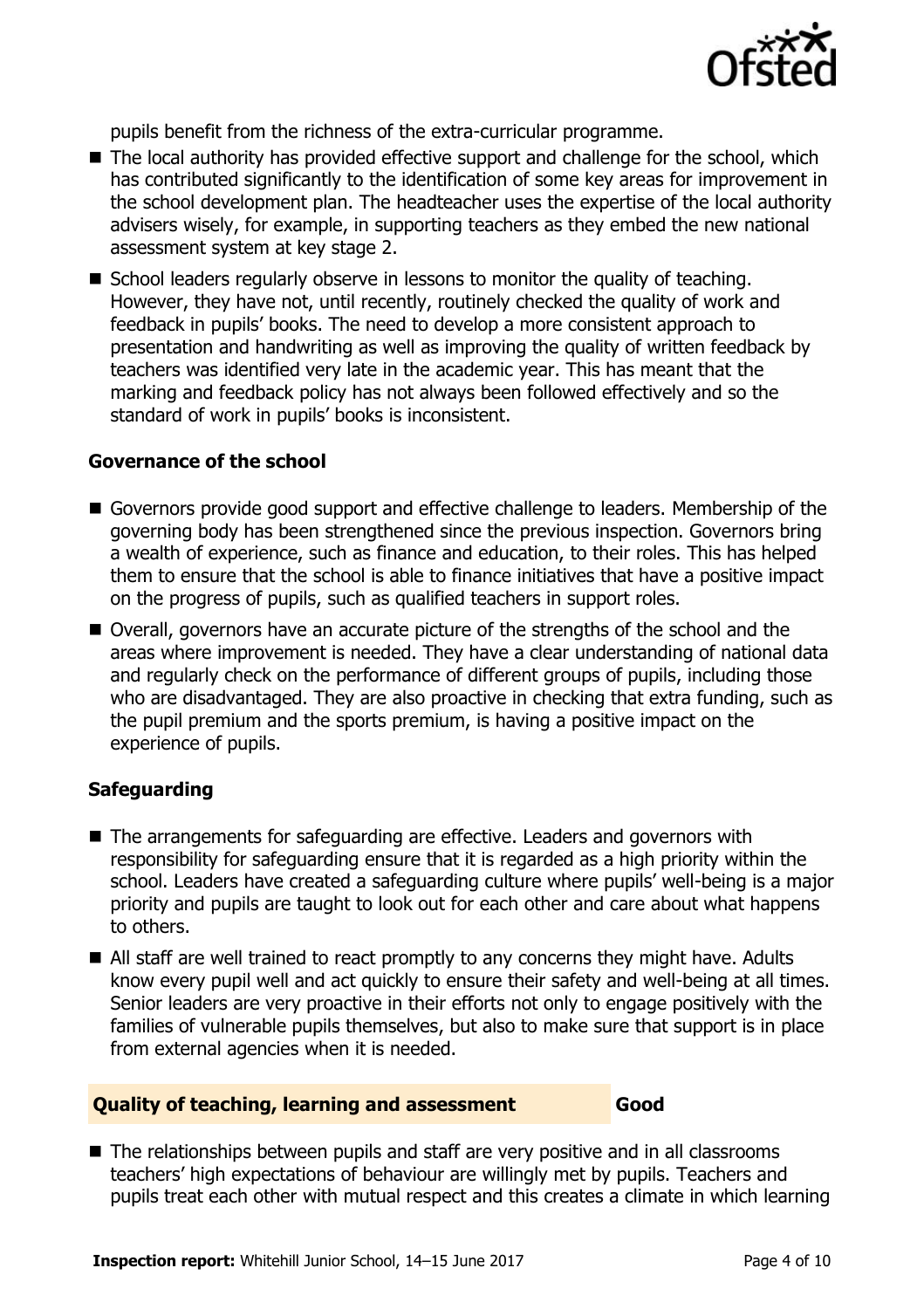

can flourish.

- Teachers routinely provide opportunities for pupils to work collaboratively, encouraging them to work things out for themselves through carefully designed activities. In a Year 4 science lesson, pupils worked in teams to reproduce a drawing of the ear. This meant that pupils not only talked about their learning more but had to feed back to and, at times, correct their peers, which they managed effectively and positively.
- **Pupils are given opportunities to read frequently and enjoy visiting the school library,** where activities such as simply browsing the books or trying to complete a treasure hunt constantly engage them. Pupils who do not get the opportunity to read at home are provided with reading partners in school. Volunteers are trained as 'Reader Leaders' and not only listen to younger pupils read, but help to develop their understanding of what they read through careful questioning.
- Teachers display strong subject knowledge and so lessons beyond reading, writing and mathematics give pupils the opportunity to explore the wider world. This variety of work is seen around the school in vibrant displays on classroom walls and in activities such as 'The Big Dig' that Year 3 pupils were involved in during the inspection. Pupils were completely absorbed as they worked in teams to dig up part of the school grounds to unearth buried treasure. This activity provided a wealth of opportunities, not only to learn about archaeological digs, but to develop language and mathematical skills in a very practical and real way.
- $\blacksquare$  Most teachers plan activities that quickly engage the interest of pupils and allow them to make at least good progress during the lesson. For example, in a Year 3 mathematics lesson, pupils were enthused by a multiplying game that introduced them to the topic of calculating and measuring perimeters. By the end of the lesson, because of a well-planned range of activities and effective questioning from the teacher, some pupils had made exceptional progress.
- The care that goes into planning the variety of activities that interest pupils in lessons is not always seen in the way that teachers respond to work that is produced in pupils' books. Too often, the school's marking policy is not consistently applied and pupils' effort is only briefly acknowledged with feedback that does not give them clear guidance on how to improve their work.
- $\blacksquare$  In a very few lessons, teachers do not use time as effectively as they could. In these lessons, pupils make slower progress because learning activities are not well matched to their capabilities or they are not given sufficient time to apply their knowledge and practise their skills.
- Teaching assistants receive appropriate training to support the varying needs of pupils and were seen to be highly effective in the way they supported the learning of individual pupils. For example, one teaching assistant quietly checked that the pupil she was working with could answer the teacher's questions even though he was not confident enough to answer in front of the whole class. However, teachers do not always plan how to use their teaching assistant's time effectively and so opportunities to impact positively on the learning of pupils are lost.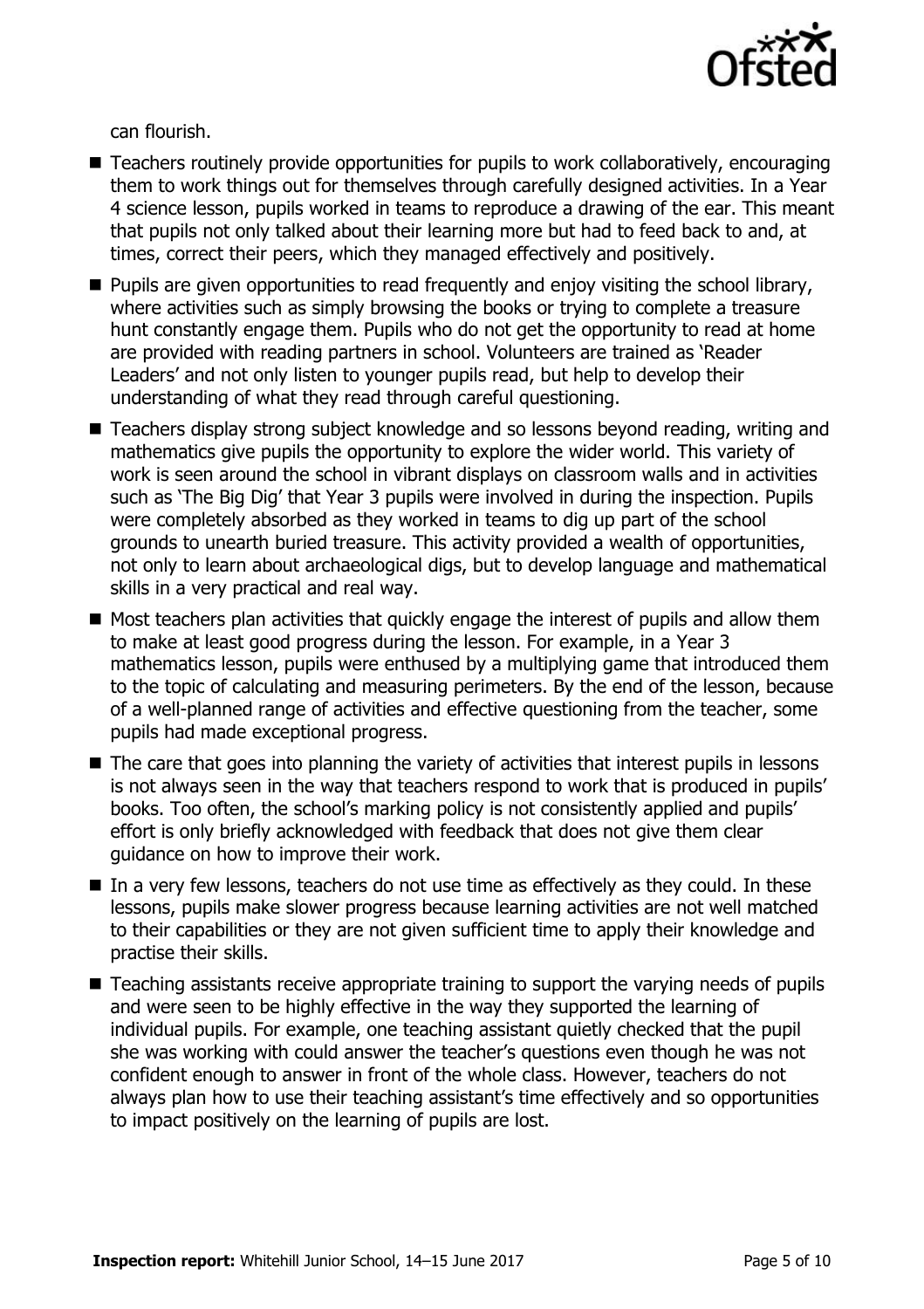

#### **Personal development, behaviour and welfare <b>COULD** Dutstanding

#### **Personal development and welfare**

- The school's work to promote pupils' personal development and welfare is outstanding.
- The success of the school in promoting the spiritual, moral, social and cultural development of its pupils through a universally understood core purpose is clearly demonstrated in the way the pupils behave. They are proud of their school, celebrate their differences and are mindful of the feelings of other pupils, their teachers and other adults.
- **Pupils enjoy school and have positive attitudes towards their learning. Pupils work hard** in lessons because they are keen to do their best. Even on the few occasions when pupils' interest was not engaged by the activities provided by the teacher, they tried their best to concentrate and complete them.
- **Pupils told inspectors that school is a safe place and all parents who responded to the** online survey Parent View agree that their children are well looked after while they are at school. Pupils are taught how to keep themselves safe outside of school. For example, Year 3 pupils confidently explained what they would do if they were worried about anything they encountered online. Pupils are also taught how to cope with the busy roads that surround the school. During the inspection, Year 5 pupils were taking their cycling safety tests.

#### **Behaviour**

- $\blacksquare$  The behaviour of pupils is outstanding.
- School records show that incidents of poor behaviour are rare but, even so, leaders still work to reduce them further. The headteacher and his team have invested a considerable amount of time to support children who struggle to manage their own behaviour, encouraging them to reflect on the consequences of their actions. Pupils were happy to speak to inspectors about the positive impact this work has had on their experience of school.
- **Pupils show a mature understanding of what bullying is, the different types of bullying** and how it can affect people. Pupils told inspectors that there is very little bullying in school but they would report it immediately because they know that teachers will 'sort it out'. Parents agree that their children are safe and happy at the school.
- **Pupils told inspectors that behaviour in school is very good and usually a warning from** the teacher is enough to make them rethink their actions. They said that very few pupils ever get as far as red on the behaviour management traffic light system. Observations in lessons during the inspection fully support this view.
- **Pupils'** enthusiasm for their school is demonstrated through high attendance figures as well as positive behaviour in lessons. Leaders are successfully reducing the absenteeism of a small number of disadvantaged pupils by working closely with vulnerable families and providing support to engage pupils in their learning.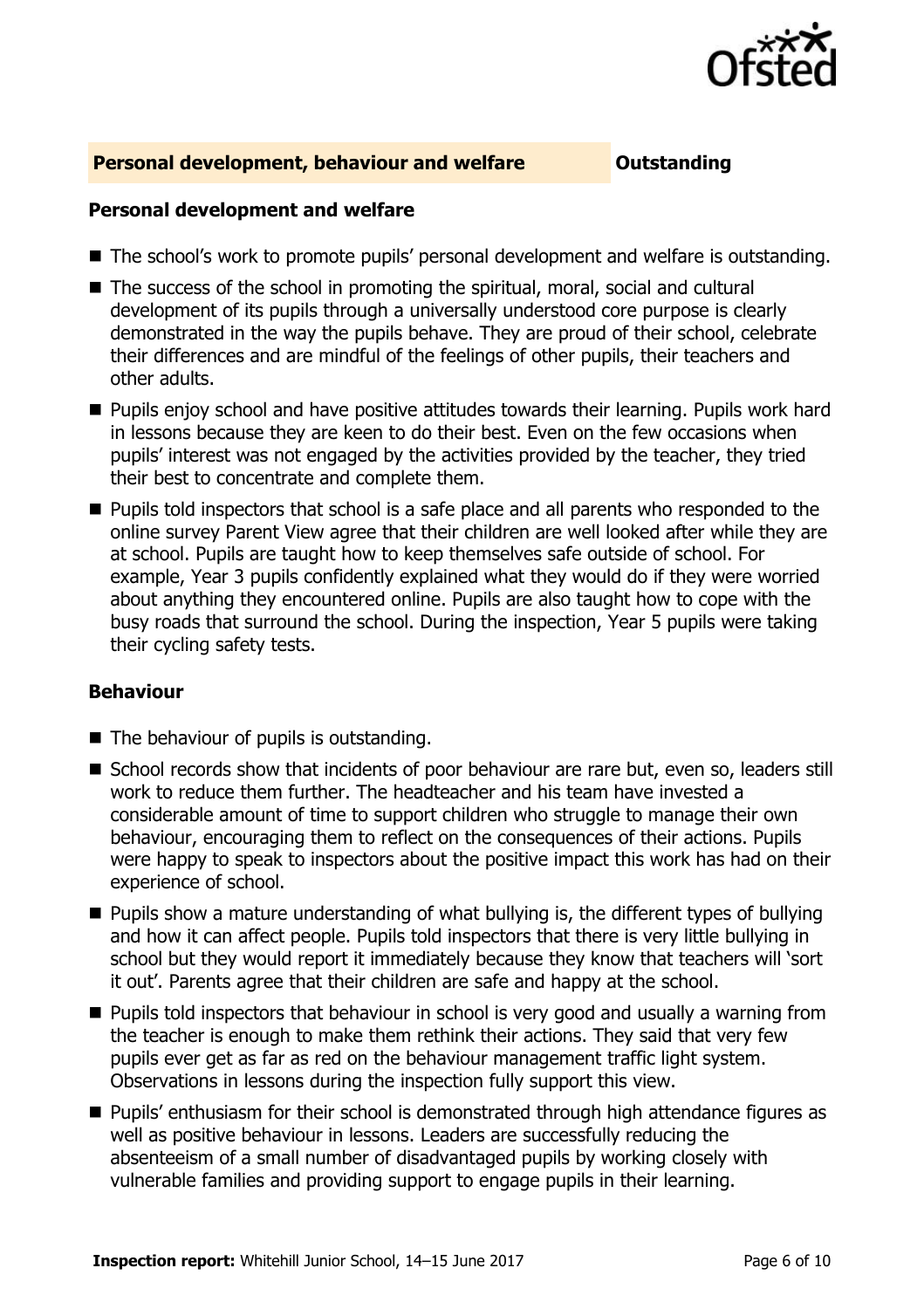

**Playtimes and lunchtimes are well supervised but pupils manage their own behaviour at** these times very effectively. 'Guardian Angels' make sure that nobody feels on their own or is left out of games. Pupils socialise and play together in the same enthusiastic but considerate way they approach their lessons.

#### **Outcomes for pupils Good**

- **Pupils enter the school with attainment above that of other pupils nationally. In 2016,** the proportion of pupils who reached the expected and higher standards in reading, writing and mathematics by the end of key stage 2 was well above that found nationally. The progress that pupils made in their writing also placed Whitehill Junior School among the top 10% of schools nationally in 2016.
- **Progress in reading and mathematics is in line with other schools nationally but is not** as rapid and sustained as progress in writing. This difference in progress between subjects is still reflected in the topic work seen in pupils' books across areas such as science and humanities.
- Disadvantaged pupils, including the most able disadvantaged, are well supported and they made similar progress to other pupils nationally by the end of key stage 2 in 2016. A smaller proportion of them reached the expected standard in reading and writing in 2016, although in mathematics their attainment was close to that of other pupils. Leaders have effective support in place to address these lower outcomes for disadvantaged pupils.
- Numbers of disadvantaged pupils are low and so it is not useful to compare year groups. Currently, information provided by the school shows that the progress of disadvantaged pupils is carefully monitored and support quickly put in place when underachievement is identified. Because of this timely intervention, most disadvantaged pupils are making similar progress to other pupils and some are making even stronger progress.
- Well-tailored support for pupils who have special educational needs and/or disabilities means that these pupils are currently making good progress from their starting points.
- The most able pupils, including those who are disadvantaged, achieve well in reading, writing and mathematics. Evidence in Year 6 pupils' books, for example, shows good progress across a range of writing styles. This is because in most lessons, but particularly in mathematics and writing, teachers ensure that activities provide the right level of challenge to help the most able pupils move their learning on quickly.
- All pupils are exposed to a wide and varied curriculum and clearly enjoy the more practical side of subjects such as science, geography and history. However, the standard of work in pupils' books across these subjects is inconsistent and so does not clearly demonstrate their individual progress or the way their understanding and skills develop over time.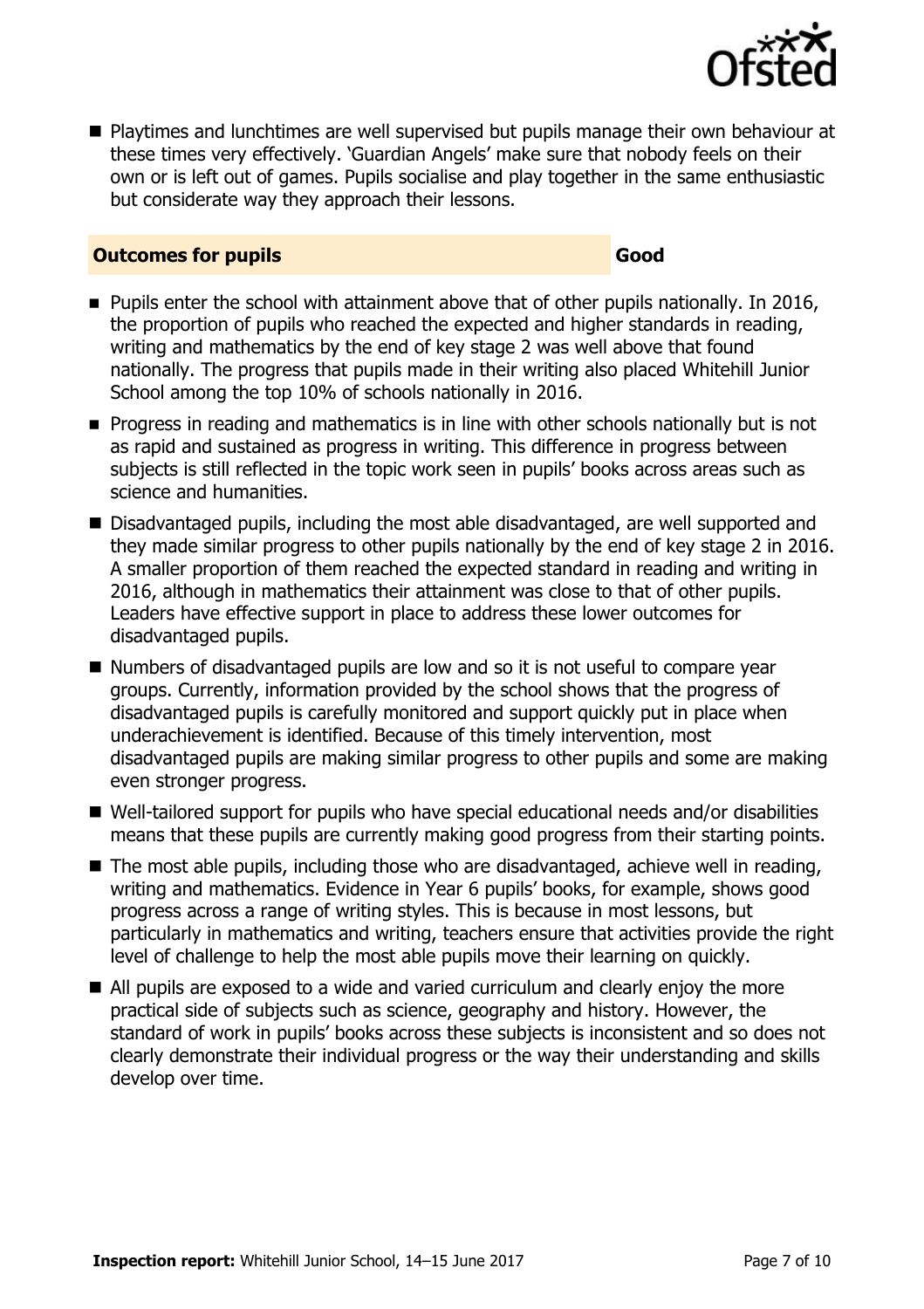

# **School details**

| Unique reference number | 117253               |
|-------------------------|----------------------|
| Local authority         | <b>Hertfordshire</b> |
| Inspection number       | 10031602             |

This inspection was carried out under section 8 of the Education Act 2005. The inspection was also deemed a section 5 inspection under the same Act.

| Type of school                      | <b>Junior</b>               |
|-------------------------------------|-----------------------------|
| School category                     | Community                   |
| Age range of pupils                 | 7 to 11                     |
| <b>Gender of pupils</b>             | Mixed                       |
| Number of pupils on the school roll | 243                         |
| Appropriate authority               | The governing body          |
| Chair                               | <b>Bill Walker</b>          |
| <b>Headteacher</b>                  | <b>Steve Mills</b>          |
| Telephone number                    | 01462 621313                |
| <b>Website</b>                      | www.whitehill.herts.sch.uk  |
| Email address                       | head@whitehill.herts.sch.uk |
| Date of previous inspection         | 26-27 June 2013             |

### **Information about this school**

- Whitehill is an average-sized junior school with two classes in each year group.
- The majority of pupils are White British and speak English as their first language. The proportion of pupils who come from minority ethnic backgrounds is below average.
- The proportion of pupils who have special educational needs and/or disabilities is average. There are no pupils with a statement of special educational need or an education, health and care plan.
- The proportion of disadvantaged pupils is well below the national average.
- The school meets the government's current floor standards, which are the minimum expectations for pupils' attainment and progress in reading, writing and mathematics by the end of Year 6.
- The school meets requirements on the publication of specified information on its website.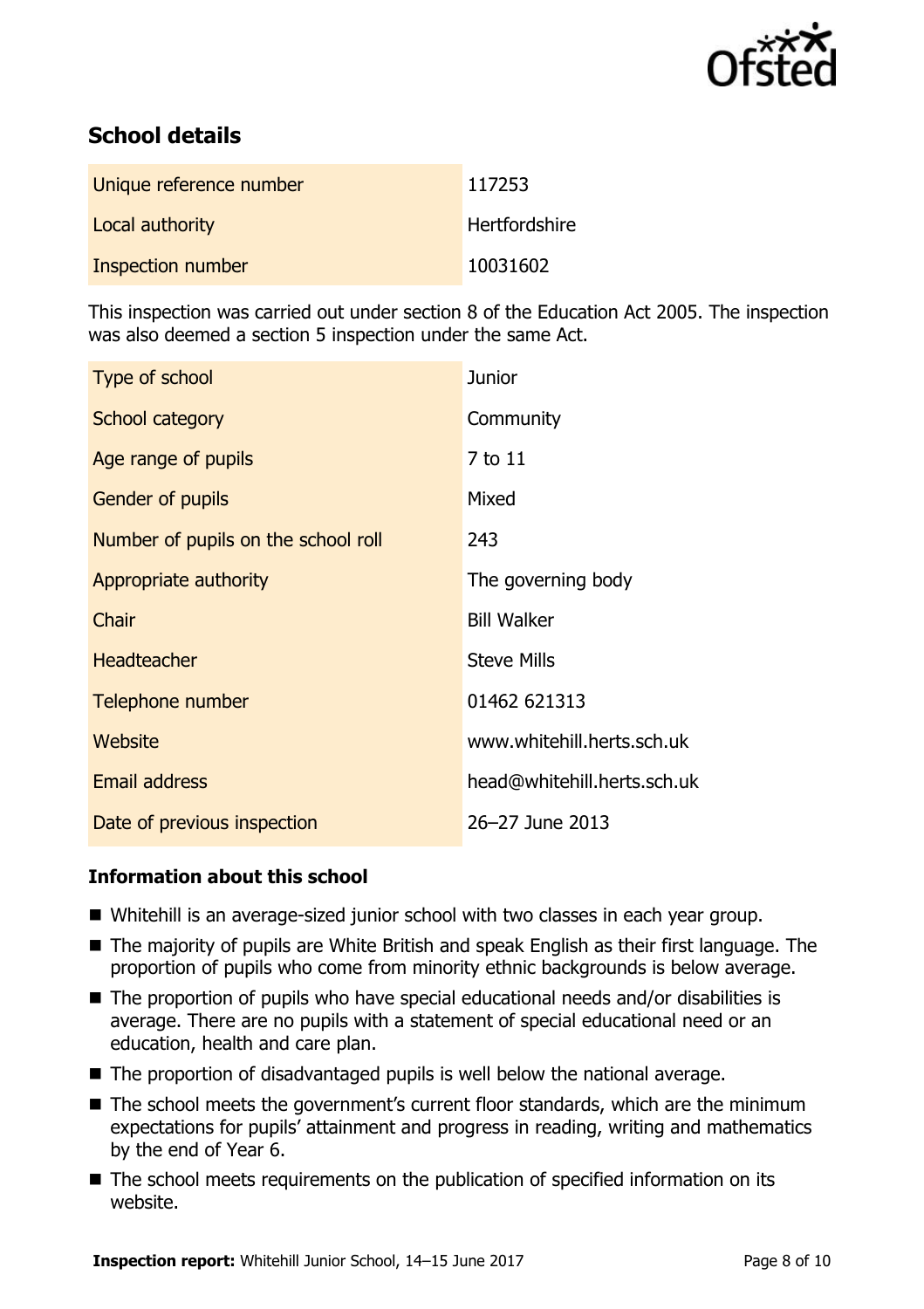

## **Information about this inspection**

- The majority of Year 6 pupils and their teachers were in France on a school trip during the inspection.
- **Inspectors observed pupils learning in every class across a range of subjects as well as** the Year 6 pupils who remained in school.
- The inspectors looked at pupils' books and talked with different groups of pupils about their lessons and school life.
- Meetings were held with the headteacher, other senior and middle leaders, members of the governing body and a representative from the local authority.
- The inspectors observed the school's work and scrutinised documentation relating to pupils' progress and the management of the school, including the arrangements to ensure that pupils are kept safe.
- Inspectors took account of the 135 responses to the Ofsted online questionnaire (Parent View), and spoke with parents as they arrived with their children at school in the morning. The views of staff were also considered, through the 12 responses to an Ofsted questionnaire.

#### **Inspection team**

| Lesley Daniel, lead inspector | Ofsted Inspector |
|-------------------------------|------------------|
| <b>Mark Jones</b>             | Ofsted Inspector |
| <b>Angela Savill</b>          | Ofsted Inspector |